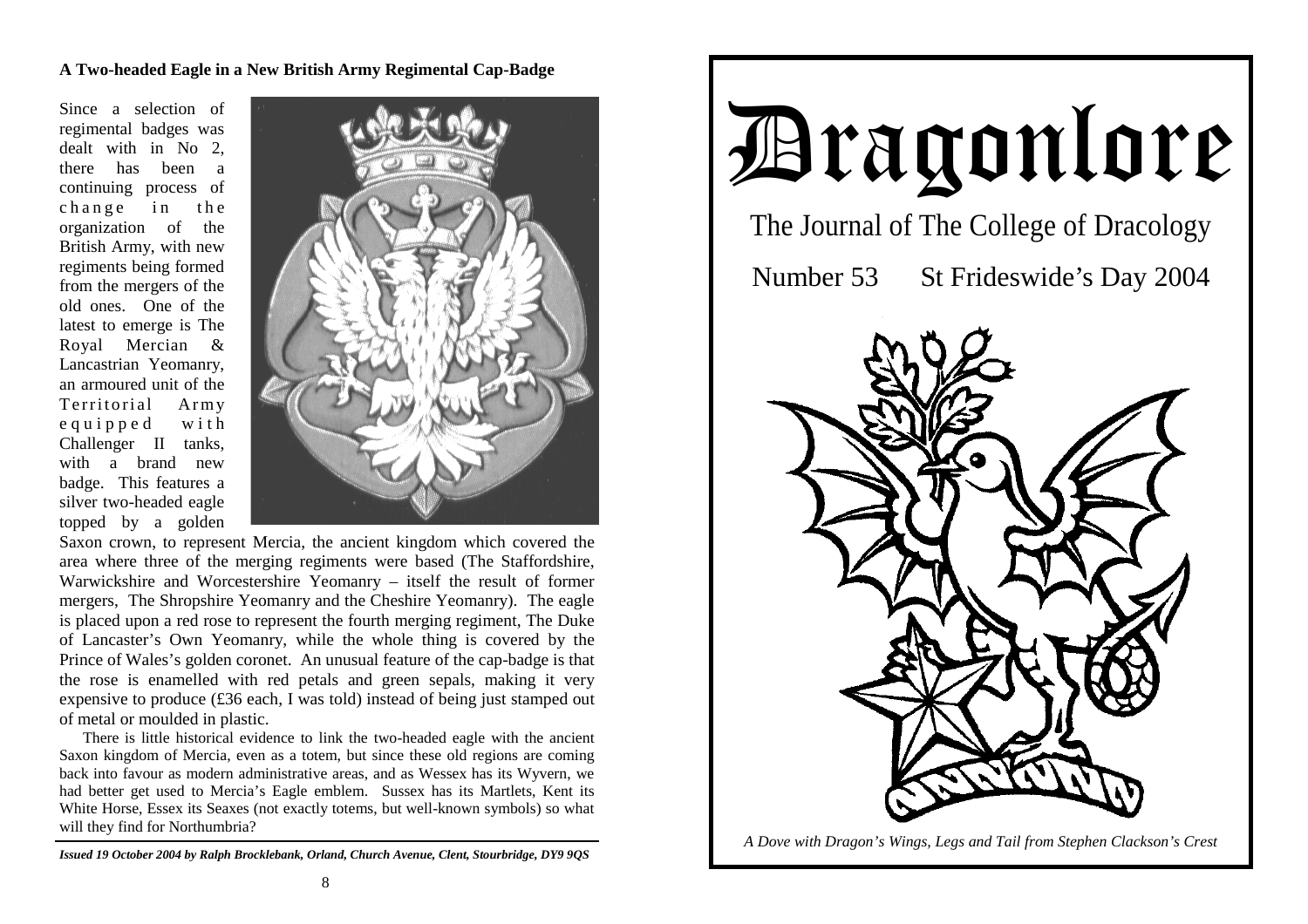

**The College of Dracology for the Study of Fabulous Beasts** 

We welcome new members Igor Kennaway and Graham Scott.

*About St Frideswide, who died in 735 AD, John Vince (1969) has this to say: "Frideswide was a princess who became a nun and founded a nunnery on the site of the present Christ Church Cathedral, Oxford. Patron of the city and of the university, she appears on the diocesan arms with two demi-maidens. Her holy well at Osney was visited by many people each year. Henry VIII visited the well with Catherine of Aragon. Frideswide's remains are interred at Christ Church under a marked stone and she is shown in the east window at Osney. Dedications are at Frilsham (Berkshire), Osney (Oxford) and Water Eaton (Buckinghamshire)."* 

*Her name is one of those puzzling Anglo-Saxon riddles that does not seem to have caught on widely, in spite of her importance in Oxford, though at least one family today has a daughter called Frideswide. (Perhaps she was born on 19 October, the Saint's Day!)* 

Stephen Clackson, whose arms were granted in 1998, has sent in a poem about the unusual creature in his crest (the one on the cover) which tells an interesting tale in a delightful manner:

## *The Legende of the Drachentaube*

*Adomnan never told about Columcill's journey south Twixt Erin and the Cymru coast And in Sabrina's mouth.* 

*The Saint He sought the Summer Land, Where tis by many said, Our Lord did with His uncle come, Its pastures green to tread.* 



Wyvern (*left*) and this Scottish Unicorn (*right below*), both drawn by von Volborth. It is probably too much to expect English translations to come out,

but Flemish as a written language is virtually the same as Dutch, and a little knowledge of German, and the occasional use of words like "interview" and "beginners" make it not too difficult to follow, or at least get the gist. With German speakers, I often find that I know what they are talking about, but cannot decide whether they are for it or against it. This should not be a problem with these booklets, since they are unashamedly in favour of heraldry and heraldic art.





# **A Little Welsh Publicity**

Cardiff is looking forward to celebrating 50 years as the Capital City of Wales in 2005, and has already produced some advance invitations to join the celebration. Part of the publicity includes this happy dragon with human hands (right), sent in by Roger Seabury.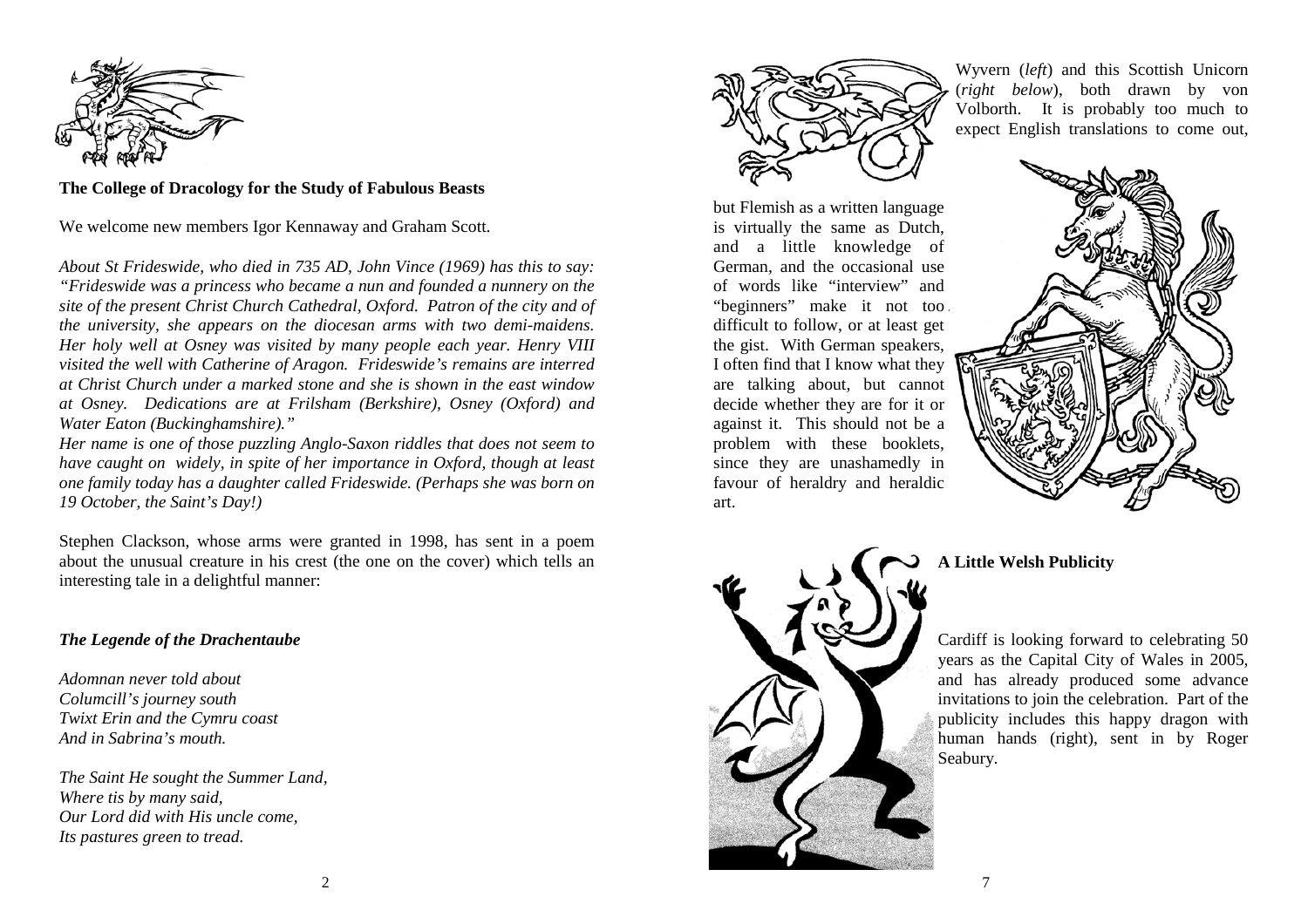#### **A Fabulous Beast in Perigord**

A booklet by Jacques Lacampagne, *Blasons du Perigord* (Bordeaux, 1988), gives 124 shields in colour, drawn by the author, showing the arms of families from this part of France. A dolphin appears for de Jammes and three griffins' heads for de Malbec, but the prize must go to the old family of de Griffon, ennobled in 1441, who bear a golden griffin on a blue field, seen here.



#### **And More from Flanders**

Marc Van de Cruys, who publishes under the name Homunculus, has produced a number of works on heraldry, mostly in Flemish, though the pictures speak in a universal language. *Over het tekenen van wapens: een interview met Carl-Alexander von Volborth* (Wijnegem, 2002) is a fine overview of heraldic art, with



printer (*right*), both by the subject of the interview. Another of Marc's booklets is *Heraldiek: beknopte inleiding voor beginners* (Wijnegem, 2004), which has, amongst a wealth of illustrations, this



demi-griffin holding the ink-balls of a

*Here built the Holy Carpenter A humble wattle home, Around which later saints put up A church of solid stone.* 

*The pilgrims flock to see this place, Most sacred of its class--- Tis held the Holy Chalice lies Beneath the Isle of Glass.* 

*But when Columcill it beholds, Destruction there he sees; Smoke fills the air, the houses burn, And flames leap from the trees.* 

*The Abbot, he is in despair, And weeping doth explain, "The bloody dragon from the Tor, She hath come down again."* 

*"Vouchsafe me now Saint Joseph's staff! Confront this fiend I will!" Declares the Saint, on setting forth To climb upon the hill.* 

*Aloft the evil beast appears Exhaling smoke and fire; Brave Saint! He smites her with the rod, And utters these words dire:* 

*"Hence, Dragon, Thou this Holy town Shalt hurt not nor destroy, And from this day on Michael's Hill Shall play the suckling boy.* 

*"The infant weaned, its hand shall touch The columbtrice's den, And never more shalt Thou strike fear Into the hearts of men!"*